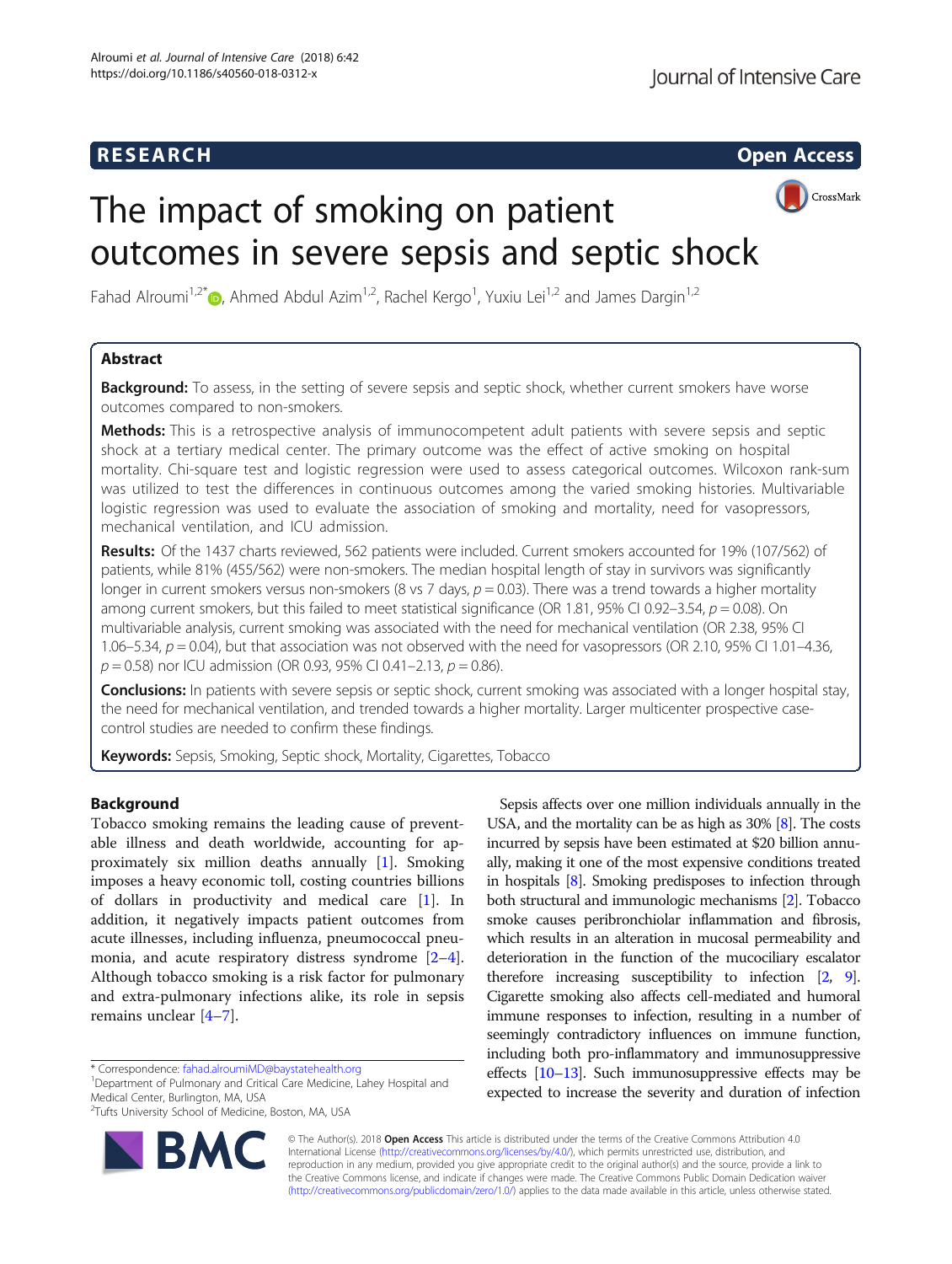[[14](#page-10-0)–[16](#page-10-0)]. Contrarily, there is some evidence that current smoking is associated with a decreased risk of mortality in pneumococcal pneumonia with bacteremia [[17](#page-10-0)]. Given the complex nature of the effect of smoking on immune function, it is difficult to predict the overall impact of tobacco smoking on clinical outcomes in sepsis [\[5](#page-9-0)]. Furthermore, there is a paucity of published data and the results are conflicting with regard to the effects of smoking on sepsis-related morbidity and mortality [\[8,](#page-10-0) [18](#page-10-0), [19\]](#page-10-0). Here, we describe the association between smoking status and patient outcomes in severe sepsis and septic shock.

## Methods

## Study population

The study was conducted at Lahey Hospital & Medical Center, a 317-bed tertiary care, academic hospital with approximately 40,000 emergency department visits annually. The institutional review board approved this study and waived the need for informed consent. Consecutive adults  $(\geq 18$  years) discharged with a sepsis-related diagnosis between February 1, 2013, and January 30, 2014, were identified using ICD-9 codes (038, 0380, 0389, 77181, 78552, 99802, 99591, and 99592). The medical records were then manually reviewed to confirm that the patients met the criteria for either severe sepsis or septic shock. The sepsis-2 consensus definitions were utilized because data collection commenced prior to the publication of the sepsis-3 definition [\[20\]](#page-10-0). We included only patients meeting criteria for either severe sepsis or septic shock. In patients who had multiple episodes of severe sepsis or septic shock during a single hospitalization, only the first episode was included. Likewise, for patients with multiple admissions for severe sepsis or septic shock during the study period, solely their first admission was included.

Patients were excluded if they met the criteria for sepsis alone (without organ dysfunction), had systemic inflammatory response syndrome (SIRS) without a suspected infection, they had a history of immunosuppression (solid organ transplantation, stem cell transplantation; cytotoxic chemotherapy in the past 3 months; HIV infection; chronic corticosteroid therapy with ≥ 10 mg of prednisone or equivalent; neutropenia with an absolute neutrophil count <1000/mm<sup>3</sup>; congenital immunodeficiency; or immunosuppressive therapy in the past 3 months, including azathioprine, methotrextate, TNF-alpha antagonists, or other biologic immunosuppressants), they were pregnant, smoking history was unavailable, were transitioned to comfort care only within 24 h of admission, and if treatment for sepsis was commenced at an outside hospital.

We retrospectively collected, from the medical record, demographics including age, gender, co-morbid conditions, sequential organ failure assessment (SOFA) score at the time of diagnosis with sepsis, and smoking status, as well as other predictors of outcomes related to sepsis. In order to characterize smoking status, the Center for Disease Control and Prevention's (CDC) definitions of current, former, and never smoker were adapted [[21\]](#page-10-0). A current smoker was defined as an individual who smoked ≥ 100 cigarettes and still smoked daily on admission or quit within 1 year of admission. A former smoker smoked  $\geq 100$  cigarettes and quit more than 1 year of admission. A never smoker never smoked a cigarette or smoked less than 100 cigarettes during her/ his lifetime. A non-smoker was defined as the combination of all former and never smokers. In addition, data on sepsis-related outcomes, including intensive care unit (ICU) and hospital mortality, ICU and hospital length of stay, the need for and duration of treatment with vasopressors, the need for and duration of renal replacement therapy, and the need for and duration of mechanical ventilation were collected.

## **Statistics**

The primary outcome was inpatient mortality, and secondary outcomes were hospital length of stay, ICU length of stay, and the need for vasopressors, dialysis, and mechanical ventilation. The continuous variables were tested for normality. Nonparametric continuous variables were compared between current smokers, never smokers, and former smokers using Wilcoxon rank-sum test. Categorical variables were compared using chi-square test. The impact of smoking and other covariates on mortality was explored. Variables showing a significant difference ( $p \le 0.10$ ) in univariate analysis were included in the multivariable logistic regression analysis. Chronic obstructive pulmonary disease (COPD) was also included in the multivariable analysis as the authors felt that clinically, it was an important mediator in the association. The statistical analysis for this study was generated using Statistical Analysis Software (SAS), version 9.4 for Windows.

## Results

#### Patient characteristics

There were 1437 patients identified with a sepsis-related discharge diagnosis based on ICD-9 codes. After manually reviewing the medical records, 562 individuals met criteria for inclusion in this study (Fig. [1\)](#page-2-0). Current smokers accounted for 19% (107/562) of patients, and 81% (455/562) were non-smokers. As a reference, the prevalence of smoking reported in the state of Massachusetts was 17%  $(95\% \text{ CI}, 16-18)$  for the year this study was conducted  $[22]$  $[22]$ . Of the non-smokers in our study, 55% (249/455) were former smokers and the rest (45%, 206/455) never smoked. Details on smoking history were available for 86/107(80%) of current smokers. The mean number of cigarettes smoked per day in this group was  $23.3 \pm 13.4$ , and the mean number of pack years smoked was  $45.7 \pm 30.5$ . In former smokers, a detailed smoking history was available in 176/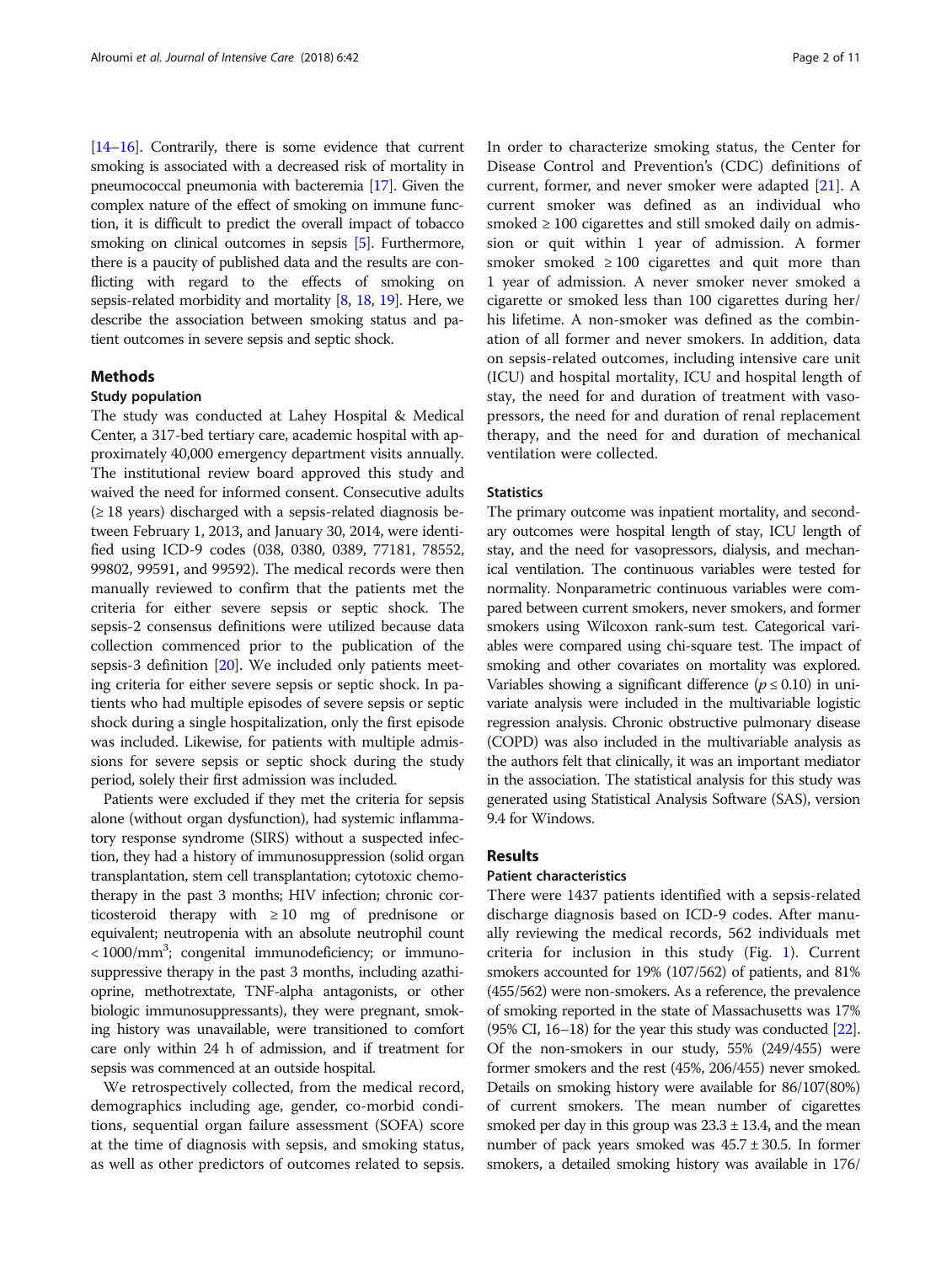<span id="page-2-0"></span>

249 (71%) of patients. In this group, the mean number of cigarettes smoked per day was 22.9 ± 13.5 and the mean number of pack-years smoked was  $37.1 \pm 25.6$ . The majority of patients were male (62%, 347/562), and there was no difference in gender distribution among the groups (Table [1\)](#page-3-0). Current smokers were significantly younger than non-smokers (age 58, IQR 50–69 vs 78, IQR 66–85,  $p < 0.01$ ). The median Charlson Comorbidity Index (CCI) was significantly lower in current smokers compared to non-smokers (4, IQR 2–5 vs 5, IQR 4–7,  $p < 0.01$ ). Current smokers had fewer cardiac, neurologic, and renal co-morbidities but had more cirrhosis, COPD, and alcohol abuse than non-smokers (Table [1](#page-3-0)).

The overall percentage of patients with severe sepsis was 57% (319/562) and 43% (243/562) had septic shock. The proportion of patients with septic shock was significantly higher among current smokers (56%, 60/107 vs 40%, 183/455;  $p < 0.01$ ), and pneumonia was the commonest source of sepsis among all groups. Abdominal sepsis was commoner in current smokers, whereas soft tissue and genitourinary infections were more frequently seen in non-smokers (Table [1\)](#page-3-0). Current smokers had a significantly higher SOFA score than non-smokers at the time of diagnosis of severe sepsis or septic shock (7, IQR 4–12 vs 5, IQR 3–9;  $p < 0.01$ ). Specifically, the respiratory component of the SOFA score was higher in the current smokers versus non-smokers (2, IQR 0–3 vs 1, IOR 0–2;  $p < 0.001$ ).

## Clinical outcomes

The proportion of patients who died during their hospital stay was higher in current smokers (32%, 34/107) when compared to non-smokers  $(22\%, 101/455, p = 0.04)$ (Table [2](#page-5-0)). In the multivariable analysis, when current smokers were compared to non-smokers, there was a trend towards higher mortality among current smokers but this failed to meet statistical significance (OR 1.81, 95% CI 0.92–[3](#page-6-0).54,  $p = 0.08$  (Table 3). In comparison with former smokers, mortality was higher among current smokers (OR 2.18, 95% CI 1.002–4.743, p < 0.05) (Table [4](#page-6-0)). This association was not observed when mortality was compared between current smokers and never smokers (OR 1.47, 95% CI 0.612–3.516,  $p = 0.39$ ) (Table [5\)](#page-7-0). The percentage of patients who required ICU admission was higher in current smokers versus non-smokers (70% 75/ 107 vs 53% 243/455,  $p < 0.01$ ). There was a trend towards a longer ICU length of stay in survivors in that same cohort (6, IQR 3–11 vs 4, IQR 2–10 days,  $p = 0.06$ ). The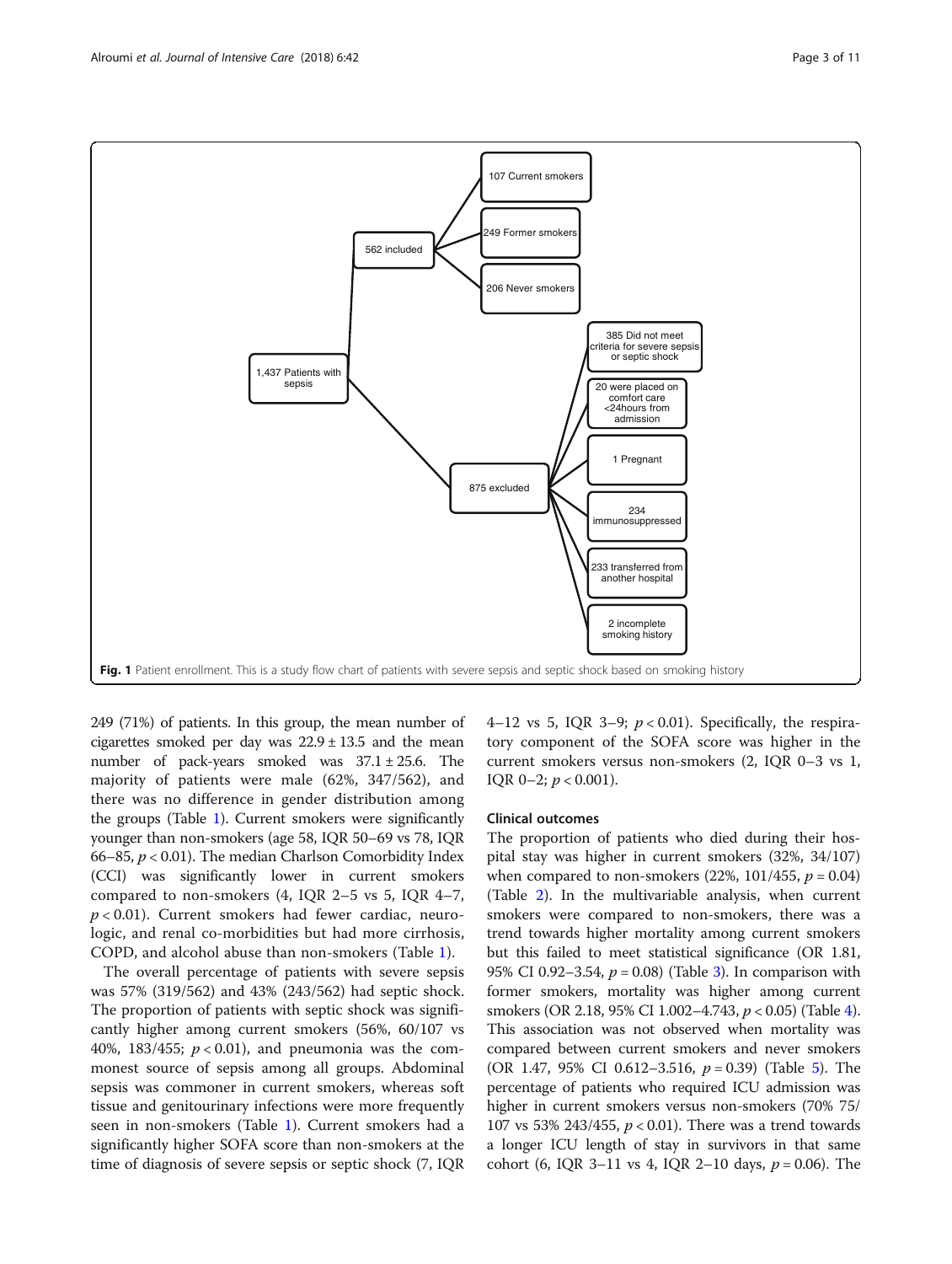<span id="page-3-0"></span>

| Table 1 Baseline characteristics stratified by smoking |                 | history                                         |                            |                               |                               |                                                  |                              |                                                |
|--------------------------------------------------------|-----------------|-------------------------------------------------|----------------------------|-------------------------------|-------------------------------|--------------------------------------------------|------------------------------|------------------------------------------------|
| Demographics                                           | All $(N = 562)$ | Current smokers<br>$(N = 107)$                  | Non-smokers<br>$(N = 455)$ | (current vs. non)<br>P value* | Former smokers<br>$(N = 249)$ | (current vs.<br>P value <sup>**</sup><br>former) | Never smokers<br>$(N = 206)$ | (current vs.<br>P value <sup>§</sup><br>never) |
| Age-median years (IQR)                                 | 74 (61-84)      | 58 (50-69)                                      | 78 (66-85)                 | 0.0001                        | 78 (69-85)                    | 0.0001                                           | 76.5 (61-85)                 | < 0.0001                                       |
| Male-n (%)                                             | 347 (62%)       | 69 (65)                                         | 278 (61)                   | 0.52                          | 166 (67)                      | 0.69                                             | 112 (54)                     | 0.09                                           |
| BMI, median (IQR)                                      | $26(23 - 31)$   | 26 (23-32)                                      | $26(23-31)$                | 0.87                          | $26(23-31)$                   | 0.66                                             | 26 (22-31)                   | 0.86                                           |
| FEV1 mean (std) <sup>[</sup>                           | 1.76 (0.78)     | 2.11 (1.05)                                     | 1.65 (0.64)                | 0.048                         | 1.64(0.64)                    | 0.049                                            | 1.67(0.65)                   | 0.09                                           |
| FEV1 % pred mean (std)                                 | 68.4 (24.5)     | 66.6 (23.3)                                     | 68.9 (24.9)                | 0.69                          | 69.3 (24.2)                   | 0.65                                             | 67.9 (27.5)                  | 0.87                                           |
| FVC mean (std) <sup>J</sup>                            | 2.54 (0.97)     | 3.07(1.13)                                      | 2.37 (0.85)                | $< 0.01$                      | 2.39 (0.83)                   | 0.004                                            | 2.32 (0.93)                  | 0.03                                           |
| FVC % pred mean (std) <sup>1</sup>                     | 73.2 (20.9)     | 75.9 (20.5)                                     | 72.3 (21.0)                | 0.46                          | 73.0 (19.0)                   | 0.54                                             | 70.2 (26.6)                  | 0.44                                           |
| FEV1/FVC mean (std)                                    | 68.6 (15.9)     | 67.3 (16.0)                                     | 69.0 (15.9)                | 0.65                          | 69.1 (14.6)                   | 0.64                                             | 68.7 (19.8)                  | 0.79                                           |
| Hospital acquired sepsis#                              | 52 (9.3%)       | 15 (14%)                                        | 37 (8.1%)                  | 0.06                          | 21 (8.4%)                     | 0.11                                             | 16 (7.8%)                    | 0.08                                           |
| Charlson Score, median (IQR)                           | $5(4-7)$        | $4(2-5)$                                        | $5(4-7)$                   | 0.0001                        | $6(4-7)$                      | < 0.0001                                         | $5(3-7)$                     | 0.0005                                         |
| MI, n (%)                                              | 151(27)         | 19(18)                                          | 132 (29)                   | 0.002                         | 93 (37)                       | 0.0003                                           | 39 (19)                      | 0.80                                           |
| CHF, n (%)                                             | 137 (24)        | 14(13)                                          | 123(27)                    | 0.003                         | 75 (30)                       | 0.0007                                           | 48 (23)                      | 0.03                                           |
| CVA, n (%)                                             | 75 (13)         | 6(6)                                            | 69 (15)                    | $< 0.01$                      | 38 (15)                       | 0.01                                             | 31(15)                       | 0.01                                           |
| Dementia, n (%)                                        | 64 (11)         | 3(3)                                            | 61 (13)                    | < 0.01                        | 34 (14)                       | 0.002                                            | 27(13)                       | 0.003                                          |
| COPD, n (%)                                            | 110 (20)        | 35 (33)                                         | 75 (17)                    | 0.01                          | 68 (27)                       | 0.30                                             | (3)                          | 0.0001                                         |
| DM, n (%)                                              | 161 (29)        | 27 (25)                                         | 134 (30)                   | 0.39                          | 72 (29)                       | 0.48                                             | 62 (30)                      | 0.37                                           |
| Cirrhosis, n (%)                                       | 56 (10)         | 24 (22)                                         | $32\ (7)$                  | < 0.01                        | 15 (6)                        | < 0.0001                                         | $17\ (8)$                    | 0.0004                                         |
| CKD, n (%)                                             | 55 (10)         | 5 (5)                                           | 50 (11)                    | 0.05                          | 33 (13)                       |                                                  | $17\ (8)$                    |                                                |
| Source of infection                                    |                 |                                                 |                            |                               |                               |                                                  |                              |                                                |
| Pneumonia, n (%)                                       | 241 (43)        | 53 (50)                                         | 188 (41)                   | 0.12                          | 116 (47)                      | $\overline{0.61}$                                | 72 (35)                      | 0.01                                           |
| Genitourinary                                          | 154(27)         | 21 (20)                                         | 133 (29)                   | 0.05                          | 66 (27)                       | 0.17                                             | 67 (32)                      | 0.02                                           |
| Abdominal                                              | $(61)$ 801      | 31 (29)                                         | 77 (17)                    | 0.01                          | 42 (17)                       | 0.01                                             | 35 (17)                      | 0.01                                           |
| Soft tissue                                            | $39(7)$         | $2\ (2)$                                        | $37\ (8)$                  | 0.02                          | 23 (9)                        | $\overline{0}$                                   | $14 (7)$                     | 0.06                                           |
| CNS                                                    | 3(1)            | $\left( \begin{array}{c} 1 \end{array} \right)$ | 2(0.4)                     | 0.53                          | $\circ$                       | 0.13                                             | 2(1)                         | 0.98                                           |
| Cardiovascular                                         | 9(2)            | $2\,$ (2)                                       | $7(2)$                     | 0.81                          | 2(1)                          | 0.38                                             | 5(2)                         | 0.75                                           |
| Blood stream                                           | 73 (13)         | 12(11)                                          | 61 (13)                    | 0.54                          | 28 (11)                       | 0.99                                             | 33 (16)                      | 0.25                                           |
| <b>SC</b>                                              | $10(2)$         | $\circ$                                         | 10(2)                      | 0.12                          | $4(2)$                        | 0.19                                             | 6(3)                         | 0.07                                           |
| Other                                                  |                 | $\circ$                                         | $\circ$                    |                               | $\circ$                       |                                                  | $\circ$                      |                                                |
| Unknown                                                | $16(3)$         | $2\ (2)$                                        | 14(3)                      | 0.50                          | 6(2)                          | 0.75                                             | $\circledast$                | 0.34                                           |
| Medical, n (%)                                         | 481 (86)        | 84 (79)                                         | 397 (87)                   | 0.02                          | 218 (88)                      | 0.03                                             | 179 (87)                     | 0.05                                           |
| Surgical                                               | 81(13)          | 23 (22)                                         | 58 (13)                    |                               | 31(13)                        |                                                  | 27(13)                       |                                                |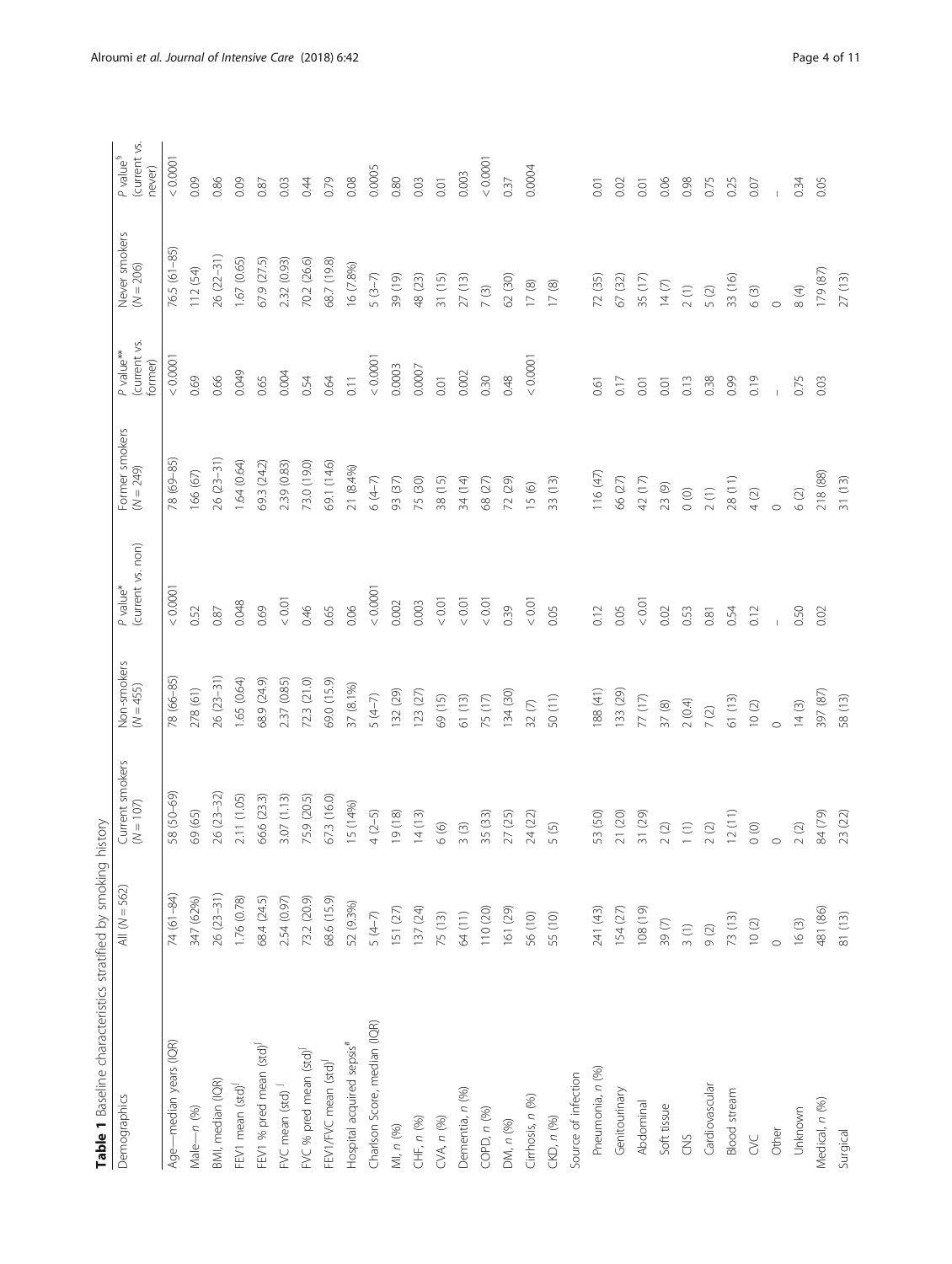| Table 1 Baseline characteristics stratified by smoking                                                                                                                                                                                                                                                                                                                                                                                                                                                                                                                                                                                                                                                                                                                                                                                                                                                                                                                                                                                                                                                                                                                                                                                                                                                                                                                                                                                                                                                                   |                    | nistory (Continued)            |                            |                               |                               |                                     |                              |                                                  |
|--------------------------------------------------------------------------------------------------------------------------------------------------------------------------------------------------------------------------------------------------------------------------------------------------------------------------------------------------------------------------------------------------------------------------------------------------------------------------------------------------------------------------------------------------------------------------------------------------------------------------------------------------------------------------------------------------------------------------------------------------------------------------------------------------------------------------------------------------------------------------------------------------------------------------------------------------------------------------------------------------------------------------------------------------------------------------------------------------------------------------------------------------------------------------------------------------------------------------------------------------------------------------------------------------------------------------------------------------------------------------------------------------------------------------------------------------------------------------------------------------------------------------|--------------------|--------------------------------|----------------------------|-------------------------------|-------------------------------|-------------------------------------|------------------------------|--------------------------------------------------|
| Demographics                                                                                                                                                                                                                                                                                                                                                                                                                                                                                                                                                                                                                                                                                                                                                                                                                                                                                                                                                                                                                                                                                                                                                                                                                                                                                                                                                                                                                                                                                                             | All $(N = 562)$    | Current smokers<br>$(N = 107)$ | Non-smokers<br>$(N = 455)$ | (current vs. non)<br>P value* | Former smokers<br>$(N = 249)$ | (current vs.<br>P value**<br>ormer) | Never smokers<br>$(N = 206)$ | (current vs.<br>$P$ value <sup>§</sup><br>never) |
| Alcohol abuse, n (%)                                                                                                                                                                                                                                                                                                                                                                                                                                                                                                                                                                                                                                                                                                                                                                                                                                                                                                                                                                                                                                                                                                                                                                                                                                                                                                                                                                                                                                                                                                     | 64 (11)            | 37 (35)                        | 27(6)                      | 0.01                          | 19(8)                         | 0.0001                              | 8(4)                         | 0.0001                                           |
| Severe sepsis, n (%)                                                                                                                                                                                                                                                                                                                                                                                                                                                                                                                                                                                                                                                                                                                                                                                                                                                                                                                                                                                                                                                                                                                                                                                                                                                                                                                                                                                                                                                                                                     | 319 (57)           | 47 (44)                        | 272 (60)                   | 0.01                          | 144 (58)                      | 0.02                                | 128 (62)                     | 0.002                                            |
| Septic shock, n (%)                                                                                                                                                                                                                                                                                                                                                                                                                                                                                                                                                                                                                                                                                                                                                                                                                                                                                                                                                                                                                                                                                                                                                                                                                                                                                                                                                                                                                                                                                                      | 243 (43)           | 60 (56)                        | 183 (40)                   |                               | 105 (42)                      |                                     | 78 (38)                      |                                                  |
| Lactate-median (IQR)                                                                                                                                                                                                                                                                                                                                                                                                                                                                                                                                                                                                                                                                                                                                                                                                                                                                                                                                                                                                                                                                                                                                                                                                                                                                                                                                                                                                                                                                                                     | $2.1(1.3-3.4)$     | $2.1(1.5-3.1)$                 | $2.05(1.2-3.5)$            | 0.53                          | $2.0(1.2 - 3.2)$              | 0.53                                | $2.1(1.2-3.7)$               | 0.61                                             |
| SOFA score median (IQR)                                                                                                                                                                                                                                                                                                                                                                                                                                                                                                                                                                                                                                                                                                                                                                                                                                                                                                                                                                                                                                                                                                                                                                                                                                                                                                                                                                                                                                                                                                  | $6(3-9)$           | $7(4-12)$                      | $5(3-9)$                   | 0.01                          | $5(3-9)$                      | 0.001                               | $5(3-8)$                     | < 0.0001                                         |
| median (IQR)<br>Respiratory <sup>#</sup>                                                                                                                                                                                                                                                                                                                                                                                                                                                                                                                                                                                                                                                                                                                                                                                                                                                                                                                                                                                                                                                                                                                                                                                                                                                                                                                                                                                                                                                                                 | $1(0-2)$           | $2(0-3)$                       | $1 (0 - 2)$                | 0.001                         | $1 (0-3)$                     | 0.015                               | $0 (0 - 2)$                  | < 0.0001                                         |
| 72 h fluid balance-median L (IQR)                                                                                                                                                                                                                                                                                                                                                                                                                                                                                                                                                                                                                                                                                                                                                                                                                                                                                                                                                                                                                                                                                                                                                                                                                                                                                                                                                                                                                                                                                        | $2.1 (0.2 - 4.35)$ | $2.3(0.01 - 5.9)$              | $2.1(0.26 - 4.1)$          | 0.32                          | $2.1(0.01 - 4.1)$             | 0.18                                | $2.2 (0.5 - 4.1)$            | 0.67                                             |
| Stress steroids given-n (%)                                                                                                                                                                                                                                                                                                                                                                                                                                                                                                                                                                                                                                                                                                                                                                                                                                                                                                                                                                                                                                                                                                                                                                                                                                                                                                                                                                                                                                                                                              | 38 <sub>(7)</sub>  | 9(8)                           | 29(6)                      | 0.45                          | 17(7)                         | 0.60                                | 12(6)                        | 0.38                                             |
| hypotension—minutes, median (IQR)<br>Time to appropriate antibiotics after                                                                                                                                                                                                                                                                                                                                                                                                                                                                                                                                                                                                                                                                                                                                                                                                                                                                                                                                                                                                                                                                                                                                                                                                                                                                                                                                                                                                                                               | $60 (-60 - 159)$   | $35 (-117 - 120)$              | $61 (-60 - 165)$           | 0.23                          | $60 (-76 - 165)$              | 0.44                                | 68.5 $(-22 - 170)$           | 0.14                                             |
| Appropriate empiric antibiotics given<br>based on culture data                                                                                                                                                                                                                                                                                                                                                                                                                                                                                                                                                                                                                                                                                                                                                                                                                                                                                                                                                                                                                                                                                                                                                                                                                                                                                                                                                                                                                                                           |                    |                                |                            |                               |                               |                                     |                              |                                                  |
| Yes, n (%)                                                                                                                                                                                                                                                                                                                                                                                                                                                                                                                                                                                                                                                                                                                                                                                                                                                                                                                                                                                                                                                                                                                                                                                                                                                                                                                                                                                                                                                                                                               | 248 (44)           | 53(50)                         | 195/454 (43)               | 0.17                          | 107(43)                       | 0.17                                | 88/205 (43)                  | 0.26                                             |
| No, n (%)                                                                                                                                                                                                                                                                                                                                                                                                                                                                                                                                                                                                                                                                                                                                                                                                                                                                                                                                                                                                                                                                                                                                                                                                                                                                                                                                                                                                                                                                                                                | 50(9)              | 5(5)                           | 45/454 (10)                |                               | 26 (10)                       |                                     | 19/205 (9)                   |                                                  |
| Unknown, n (%)                                                                                                                                                                                                                                                                                                                                                                                                                                                                                                                                                                                                                                                                                                                                                                                                                                                                                                                                                                                                                                                                                                                                                                                                                                                                                                                                                                                                                                                                                                           | 263 (47)           | 49(46)                         | 214/454 (47)               |                               | 116(47)                       |                                     | 98/205 (48)                  |                                                  |
| There were only 98/562 (17.4%) patients that had available pulmonary function testing recorded prior to data collection. Therefore, the N in this section is unique: current smokers $N=24$ , former smoker N = 55, never<br>$^{\dagger}$ hdependent evaluation of respiration as part of SOFA score. 0 = PaO <sub>2</sub> /FiO <sub>2</sub> ortio > 400, 1 = PaO <sub>2</sub> /FiO <sub>2</sub> 301-400 or SaO2/FiO <sub>2</sub> 201-200 or SaO2/FiO <sub>2</sub> 1420.201-200 or SaO2/FiO <sub>2</sub> 142-220.3 = PaO <sub>2</sub> /FiO <sub>2</sub> 101-2<br>Abbreviations: IQR interquartile range, BMI body mass index, std. standard deviation, FEVI forced xpiratory volume in 1 s, FVC forced vital capacity, MI myocardial infarction, CHF congestive heart failure, CVA<br>cerebrovascular accident, COPD chronic obstructive pulmonary disease, DM diabetes mellitus, CKD chronic kidney disease, CNS central nervous system, CVC central venous catheter, SOFA sequential organ<br>"Individuals who acquired sepsis more than 48 h following hospital admission<br>**P value refers to comparison between current smokers and former smokers<br><sup>5</sup> P value refers to comparison between current smokers and never smokers<br>smoker N = 19. Additionally, the reported spirometry is pre-bronchodilator<br>P value refers to comparison between current smokers and non-smokers<br>$F1O_2$ 67-141, 4 = PaO <sub>2</sub> /FiO <sub>2</sub> < 100 or SaO2/FiO <sub>2</sub> 67<br>failure assessment |                    |                                |                            |                               |                               |                                     |                              |                                                  |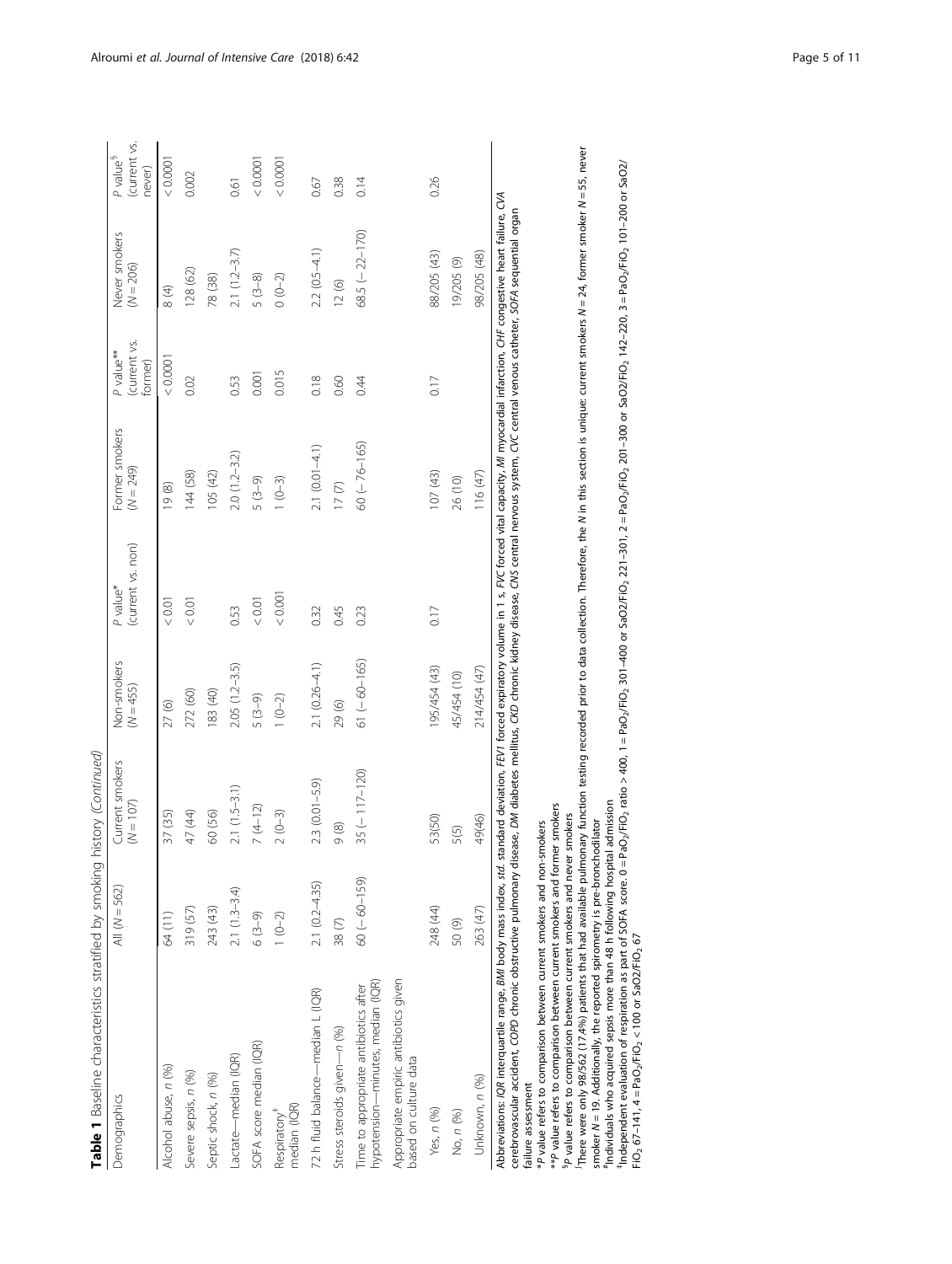<span id="page-5-0"></span>

| Table 2 Outcomes in smokers, former smokers, and n                                                                                                                                                                                                                                                                                               |                               | never smokers with severe sepsis or septic shock |          |                               |                       |                              |                      |
|--------------------------------------------------------------------------------------------------------------------------------------------------------------------------------------------------------------------------------------------------------------------------------------------------------------------------------------------------|-------------------------------|--------------------------------------------------|----------|-------------------------------|-----------------------|------------------------------|----------------------|
| Outcomes                                                                                                                                                                                                                                                                                                                                         | Current smokers ( $N = 107$ ) | Non-smokers<br>(N = 455)                         | P value* | Former smokers<br>$(N = 249)$ | P value <sup>**</sup> | Never smokers<br>$(N = 206)$ | P value <sup>§</sup> |
| Mortality <sup>#</sup> -n (%)                                                                                                                                                                                                                                                                                                                    | 34 (32)                       | 101 (22)                                         | 0.04     | 60 (24)                       | 0.13                  | 41 (20)                      | 0.02                 |
| Hospital LOS-median days (IQR)                                                                                                                                                                                                                                                                                                                   | $7(4-17)$                     | $7(4-12)$                                        | 0.19     | $7(4-12)$                     | 0.26                  | $7(4-12)$                    | 0.20                 |
| Hospital LOS in survivors                                                                                                                                                                                                                                                                                                                        | $8(4-18)$<br>$(N = 73)$       | $7(4-12)$<br>$(M = 354)$                         | 0.03     | $7(4-12)$<br>(N = 189)        | 0.05                  | $7(4-11)$<br>$(M = 165)$     | 0.05                 |
| ICU LOS                                                                                                                                                                                                                                                                                                                                          | $5(3-10)$<br>$(N = 75)$       | $4(2-11)$<br>$(M = 243)$                         | 0.36     | $5(2-11)$<br>$(N = 135)$      | 0.67                  | $4(2-10)$<br>(N = 108)       | 0.20                 |
| ICU LOS survivors                                                                                                                                                                                                                                                                                                                                | $6(3-11)$<br>$(N = 47)$       | $4(2-10)$<br>(N = 162)                           | 0.06     | $4 (2 - 10)$<br>(N = 84)      | 0.10                  | $4(2-10)$<br>$(M = 78)$      | 0.07                 |
| Required ICU admission-n (%)                                                                                                                                                                                                                                                                                                                     | 75 (70)                       | 243 (53)                                         | $< 0.01$ | 135 (54)                      | 0.01                  | 108 (52)                     | < 0.01               |
| Required vasopressors-n (%)                                                                                                                                                                                                                                                                                                                      | 57 (53)                       | 175 (39)                                         | $< 0.01$ | 104(42)                       | 0.05                  | 71 (34)                      | < 0.01               |
| Vasopressor days—median (IQR)                                                                                                                                                                                                                                                                                                                    | $(N = 57)$<br>$3(2-4)$        | $3(2-5)$<br>(N = 175)                            | 0.97     | $3 (2-5.5)$<br>(N = 104)      | 0.72                  | $3 (2-5)$<br>(N = 71)        | 0.68                 |
| Required mechanical ventilation-n (%)                                                                                                                                                                                                                                                                                                            | 62 (58)                       | 133 (29)                                         | < 0.01   | 77 (31)                       | < 0.01                | 56 (27)                      | < 0.01               |
| Ventilator days                                                                                                                                                                                                                                                                                                                                  | $(N = 62)$<br>$5(2-9)$        | $(N = 133)$<br>$5(2-9)$                          | 0.99     | $6(2-11)$<br>$(N = 77)$       | 0.42                  | $(N = 56)$<br>$4(2-8)$       | 0.32                 |
| Required dialysis-n (%)                                                                                                                                                                                                                                                                                                                          | 10(9)                         | 42 (9)                                           | 0.97     | 27(11)                        | 0.67                  | 15(7)                        | 0.52                 |
| Dialysis days                                                                                                                                                                                                                                                                                                                                    | $(N = 10)$<br>$4(2-6)$        | $(N = 42)$<br>$4(2-9)$                           | 0.58     | $6(3-13)$<br>$(N = 27)$       | 0.30                  | $(N = 15)$<br>$3(2-6)$       | 0.74                 |
| ** P value refers to comparison between current smokers and former smokers<br><sup>5</sup> P value refers to comparison between current smokers and never smokers<br>*P value refers to comparison between current smokers and non-smokers<br>LOS length of stay, ICU intensive care unit<br><sup>#</sup> Includes death or discharge to hospice |                               |                                                  |          |                               |                       |                              |                      |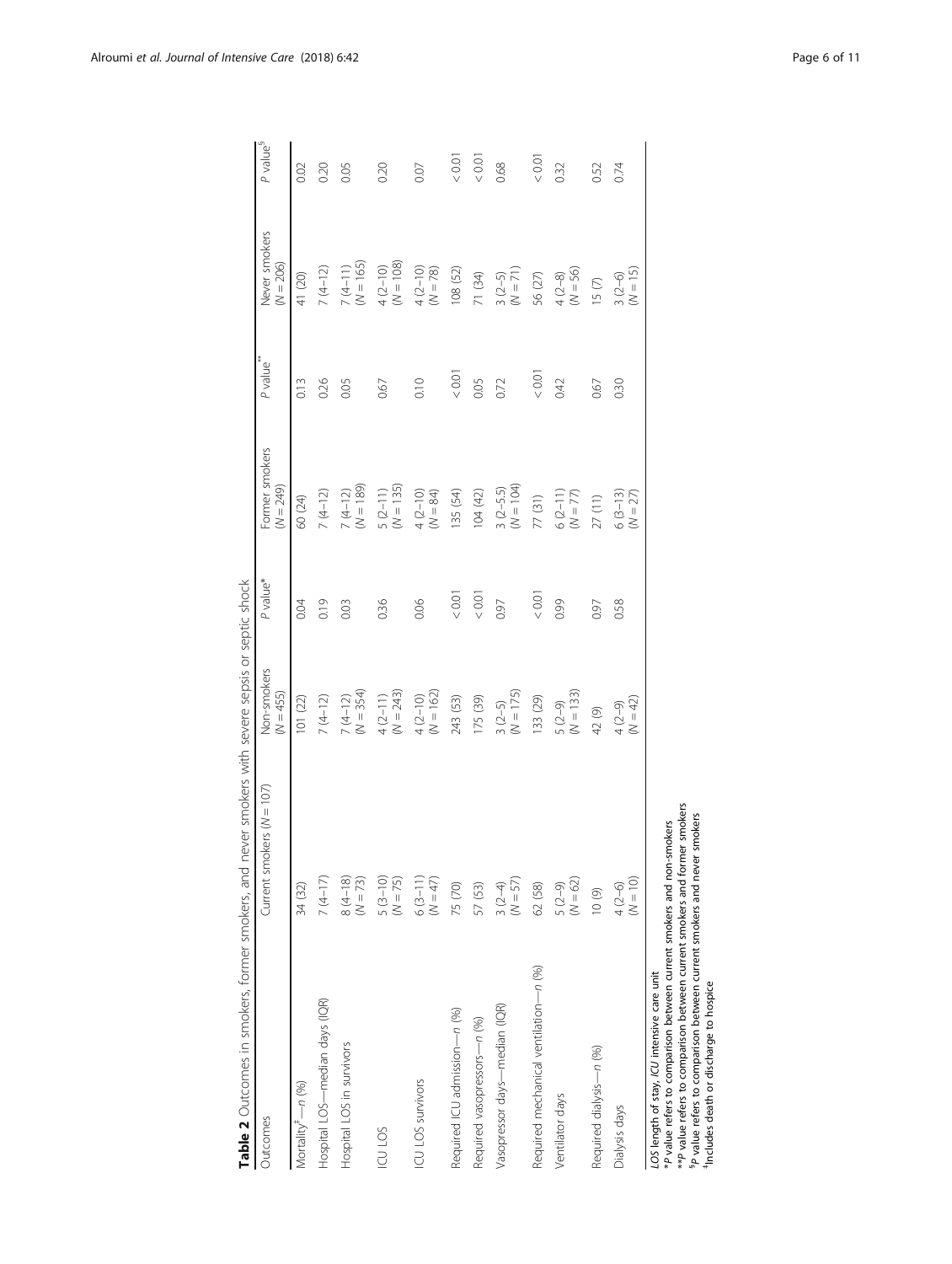<span id="page-6-0"></span>

| Table 3 Multivariable logistic regression analysis of active |
|--------------------------------------------------------------|
| smoking and mortality in severe sepsis and septic shock      |
| (current smokers vs. non-smokers)                            |

| Risk factor              | Odds ratio (95% CI)      | $P$ value |
|--------------------------|--------------------------|-----------|
| Current smoking          | 1.81 (0.92-3.54)         | 0.08      |
| Alcohol abuse            | $1.17(0.54 - 2.49)$      | 0.69      |
| 72 h fluid balance       | $1.06(0.99 - 1.13)$      | 0.08      |
| Age                      | 1.02 (0.99-1.05)         | 0.06      |
| Charlson score           | $1.16(1.02 - 1.31)$      | 0.02      |
| <b>SOFA</b>              | 1.15 (1.068-1.238)       | < 0.01    |
| COPD                     | $0.98(0.539 - 1.794)$    | 0.96      |
| Hospital acquired sepsis | 1.51 (0.711-3.201)       | 0.28      |
| Severe sepsis            | $0.54$ $(0.288 - 1.011)$ | 0.05      |
| Genitourinary infect     | $0.52$ (0.282-0.970)     | 0.04      |
| Abdominal                | $0.93$ $(0.487 - 1.757)$ | 0.81      |
| Soft tissue              | 1.03 (0.394-2.713)       | 0.95      |
| Medical ICU admission    | 1.62 (0.765-3.411)       | 0.21      |

All survival predictors (except for "respiratory") that were noted to be significant ( $p < 0.1$ ) on univariate analysis were included in this multivariate model

SOFA sequential organ failure assessment, COPD chronic obstructive pulmonary disease

overall hospital length of stay in survivors was significantly longer when comparing current smokers versus non-smokers (8, IQR 4–18 vs 7 IQR 4–12 days,  $p = 0.03$ ). There was a greater need for mechanical ventilation (58 vs 29%,  $p < 0.01$ ) and vasopressors (53 vs 39%,  $p < 0.01$ ) in current smokers vs non-smokers, respectively, though the ventilator days, vasopressor days, the need for dialysis, and dialysis days did not significantly differ between the compared groups (Table [2](#page-5-0)). After controlling for other confounders, current smoking predicted the need for

Table 4 Multivariable logistic regression analysis of active smoking and mortality in severe sepsis and septic shock (current smokers vs. former smokers)

| Risk factor              | Odds ratio (95% CI)   | P value |
|--------------------------|-----------------------|---------|
| Current smoking          | 2.18 (1.00-4.74)      | 0.049   |
| Alcohol abuse            | $1.61(0.67 - 3.85)$   | 0.29    |
| 72 h fluid balance       | $1.03(0.95 - 1.12)$   | 0.42    |
| Age                      | $1.02(0.99 - 1.05)$   | 0.17    |
| Charlson score           | $1.18(1.00 - 1.38)$   | 0.05    |
| <b>SOFA</b>              | $1.15(1.05 - 1.25)$   | < 0.01  |
| COPD                     | $0.98(0.49 - 1.93)$   | 0.94    |
| Hospital acquired sepsis | 1.77 (0.704-0.4.442)  | 0.23    |
| Severe sepsis            | $0.40(0.176 - 0.895)$ | 0.03    |
| Genitourinary infect     | $0.29(0.12 - 0.71)$   | < 0.01  |
| Abdominal                | $0.95(0.43 - 2.10)$   | 0.90    |
| Soft tissue              | $1.99(0.61 - 6.51)$   | 0.25    |
| Medical ICU admission    | $1.65(0.66 - 4.15)$   | 0.29    |

mechanical ventilation (OR 2.38, 95% CI 1.06–5.34,  $p =$ 0.04) but did not predict the need for vasopressors or ICU admission (Tables [6,](#page-7-0) [7](#page-7-0), and [8\)](#page-7-0).

## Clinical outcomes in patients with pneumonia

There was no statistically significant difference in the proportion of patients with pneumonia who died during their hospital stay when current smokers (34%, 18/53) were compared to non-smokers  $(24\%, 45/188, p = 0.14)$ and former smokers  $(28\%, 33/116, p = 0.47)$  (Table [9](#page-8-0)). However, the percentage of deaths was significantly less in never smokers (12%, 12/72) when compared to current smokers ( $p = 0.03$ ).

The percentage of patients who required ICU admission was higher in current smokers versus non-smokers (77% 41/53 vs 55% 104/188,  $p < 0.01$ ). There was a longer overall hospital length of stay in survivors in that same cohort (10, IQR 5–21 vs 7, IQR 4–12 days,  $p = 0.02$ ), but ICU length of stay did not differ. There was a greater need for mechanical ventilation (74 vs 35%,  $p < 0.01$ ) and vasopressors (62 vs 38%,  $p < 0.01$ ) in current smokers vs non-smokers, respectively. Ventilator days, vasopressor days, need for dialysis, and dialysis days did not significantly differ among the compared groups (Table [9](#page-8-0)).

## **Discussion**

Sepsis is one of the most expensive conditions treated in US hospitals, and its impact on the morbidity and mortality of those afflicted is substantial [\[23](#page-10-0)]. Tobacco smoking has well-documented effects on immune function, but the overall impact of smoking on clinical outcomes in sepsis has been poorly defined. Our results suggest that smoking is a potentially modifiable risk factor that can impact the course of those who have severe sepsis or septic shock. Despite being a younger group with fewer comorbidities, there was a trend towards a higher mortality in current smokers especially when compared to former smokers. Previous studies have primarily focused on the effect of smoking on outcomes in patients with respiratory infection, with conflicting results reported. For example, there is evidence that active smoking is associated with a higher mortality in patients with respiratory infections, particularly pneumonia and influenza [\[19,](#page-10-0) [24\]](#page-10-0). Contrarily, a large South African retrospective study noted that with the exception of tuberculosis, there was no significant risk of tobacco-attributable mortality from lung infections in smokers compared to non-smokers [[25](#page-10-0)]. In other studies, bacteremic patients with pneumococcal pneumonia who were current smokers had decreased mortality or no difference in mortality when compared to non-smokers with the same infection [[17](#page-10-0), [26](#page-10-0)]. However, none of these studies looked at the effect of smoking on a broad population with sepsis [\[7,](#page-9-0) [18,](#page-10-0) [19\]](#page-10-0). To our knowledge, this is the first study to specifically examine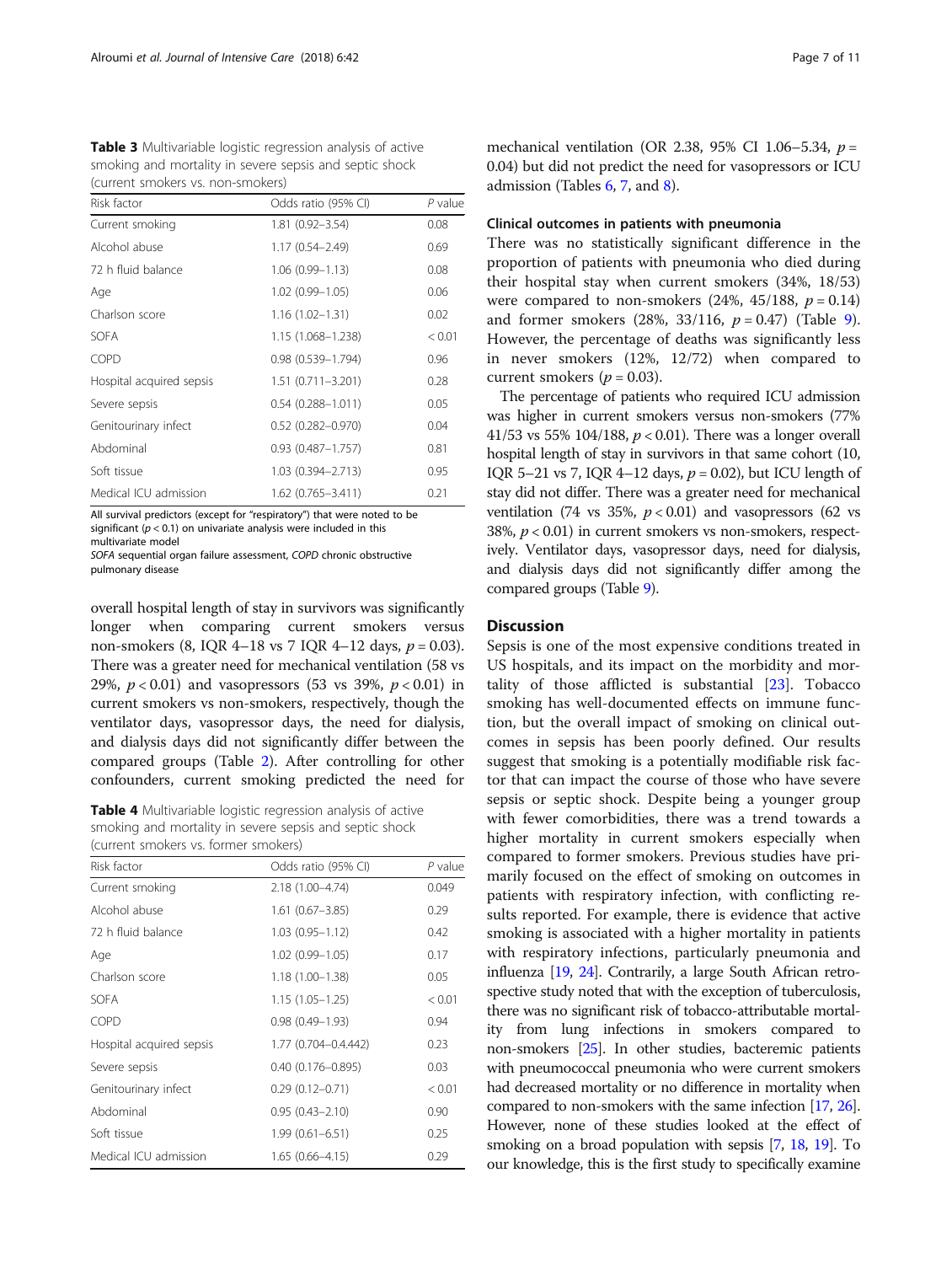| (CUTTELL SITIORETS VS. LIEVEL SITIORETS) |                      |           |
|------------------------------------------|----------------------|-----------|
| Risk factor                              | Odds ratio (95% CI)  | $P$ value |
| Current smoking                          | $1.47(0.61 - 3.52)$  | 0.39      |
| Alcohol abuse                            | $0.73(0.29 - 1.86)$  | 0.51      |
| 72 h fluid balance                       | $1.04(0.95 - 1.13)$  | 0.45      |
| Age                                      | $1.03(0.99 - 1.06)$  | 0.10      |
| Charlson score                           | $1.21(1.02 - 1.43)$  | 0.03      |
| <b>SOFA</b>                              | $1.12(1.02 - 1.24)$  | 0.02      |
| COPD                                     | 1.62 (0.59-4.41)     | 0.35      |
| Hospital acquired sepsis                 | $1.13(0.40 - 3.17)$  | 0.28      |
| Severe sepsis                            | $0.65(0.29 - 1.01)$  | 0.82      |
| Genitourinary infect                     | $0.86(0.39 - 1.90)$  | 0.71      |
| Abdominal                                | $0.98(0.42 - 2.33)$  | 0.97      |
| Soft tissue                              | $0.557(0.10 - 3.08)$ | 0.50      |
| Medical ICU admission                    | 1.06 (0.39-2.84)     | 0.91      |

<span id="page-7-0"></span>Table 5 Multivariable logistic regression analysis of active smoking and mortality in severe sepsis and septic shock (current smokers vs. never smokers)

the effect of active smoking on a general population of patients with severe sepsis and septic shock.

Our data also suggest that smokers have a higher proportion of sepsis-related organ dysfunction. We observed a greater percentage of septic shock and an increased need for vasopressors and mechanical ventilation in current smokers despite this population being younger and having fewer comorbidities. Furthermore, current smokers had a higher SOFA score at the time of diagnosis and were more likely to require ICU admission, suggesting a higher severity of illness on presentation and a more fulminant sepsis course. There is convincing biological plausibility for these findings considering the reported effects of smoking on several

Table 6 Multivariable analysis of active smoking and requiring ICU admission in severe sepsis and septic shock (current smokers vs. non-smokers)

| Risk factor              | Odds ratio (95% CI)    | $P$ value |
|--------------------------|------------------------|-----------|
| Current smoking          | $0.93(0.41 - 2.13)$    | 0.86      |
| Alcohol abuse            | $0.83$ $(0.31 - 2.23)$ | 0.71      |
| 72 h fluid balance       | $1.04(0.94 - 1.16)$    | 0.42      |
| Age                      | $0.987(0.96 - 1.01)$   | 0.31      |
| Charlson score           | 1.03 (0.89-1.19)       | 0.70      |
| <b>SOFA</b>              | $1.42(1.27 - 1.60)$    | < 0.01    |
| COPD                     | $1.35(0.67 - 2.76)$    | 0.40      |
| Hospital acquired sepsis | $3.87(1.11 - 13.5)$    | 0.03      |
| Severe sepsis            | $0.08$ $(0.04 - 0.16)$ | < 0.01    |
| Genitourinary infect     | $0.55(0.29 - 1.04)$    | 0.07      |
| Abdominal                | $1.02$ $(0.44 - 2.35)$ | 0.97      |
| Soft tissue              | $0.95(0.27 - 3.26)$    | 0.93      |
| Medical ICU admission    | $0.71(0.27 - 1.91)$    | 0.50      |

**Table 7** Multivariable analysis of active smoking and requiring vasopressors in severe sepsis and septic shock (current smokers vs. non-smokers)

| Risk factor              | Odds ratio (95% CI)      | $P$ value |
|--------------------------|--------------------------|-----------|
| Current smoking          | 2.10 (1.01-4.36)         | 0.58      |
| Alcohol abuse            | $1.25(0.50 - 3.10)$      | 0.99      |
| 72 h fluid balance       | $1.05(0.98 - 1.13)$      | < 0.01    |
| Age                      | 1.02 (0.98-1.07)         | 0.34      |
| Charlson score           | $0.89(0.67 - 1.176)$     | 0.40      |
| <b>SOFA</b>              | 1.59 (1.34–1.88)         | < 0.01    |
| <b>COPD</b>              | 1.62 (0.39-6.68)         | 0.51      |
| Hospital acquired sepsis | $3.94(0.61 - 25.4)$      | 0.15      |
| Severe sepsis            | $0.004$ $(0.001 - 0.01)$ | < 0.01    |
| Genitourinary infect     | $1.01(0.33 - 3.03)$      | 0.99      |
| Abdominal                | $0.61(0.17 - 2.19)$      | 0.45      |
| Soft tissue              | $1.03(0.14 - 7.37)$      | 0.98      |
| Medical ICU admission    | $1.23(0.28 - 5.43)$      | 0.79      |

pro-inflammatory mediators, including TNFα, interleukin 6 and 8 NF-κB [\[27](#page-10-0)–[30\]](#page-10-0). Furthermore, smoking increases levels of pro-inflammatory cytokines, including tumor necrosis factor (TNF) alpha and interleukin (IL)-6 [[13\]](#page-10-0). Such an exaggerated pro-inflammatory response to microorganisms could potentially result in worse outcomes from sepsis. We also observed a longer hospital length of stay and a trend towards a longer ICU length of stay, suggesting a longer recovery from sepsis. This may be related to the immunosuppressive effects of smoking, which renders the host less able to combat infection. The increased rates of mechanical ventilation and worse hypoxia in current smokers can partially be explained by the higher rates of COPD in that group.

Table 8 Multivariable analysis of active smoking and requiring mechanical ventilation in severe sepsis and septic shock (current smokers vs. non-smokers)

| Risk factor              | Odds ratio (95% CI) | P value |
|--------------------------|---------------------|---------|
| Current smoking          | $2.38(1.06 - 5.34)$ | 0.04    |
| Alcohol abuse            | $0.99(0.37 - 2.66)$ | 0.99    |
| 72 h fluid balance       | $1.05(0.97 - 1.11)$ | 0.21    |
| Age                      | $0.98(0.96 - 1.01)$ | 0.21    |
| Charlson score           | $0.92(0.78 - 1.09)$ | 0.33    |
| <b>SOFA</b>              | $1.53(1.37 - 1.70)$ | < 0.01  |
| COPD                     | $1.13(0.52 - 2.43)$ | 0.76    |
| Hospital acquired sepsis | $1.25(0.45 - 3.45)$ | 0.66    |
| Severe sepsis            | $0.45(0.23 - 0.88)$ | 0.02    |
| Genitourinary infect     | $0.26$ (0.12-0.55)  | < 0.01  |
| Abdominal                | $0.40(0.18 - 0.88)$ | 0.02    |
| Soft tissue              | $0.31(0.10 - 0.96)$ | 0.04    |
| Medical ICU admission    | $0.13(0.05 - 0.33)$ | < 0.01  |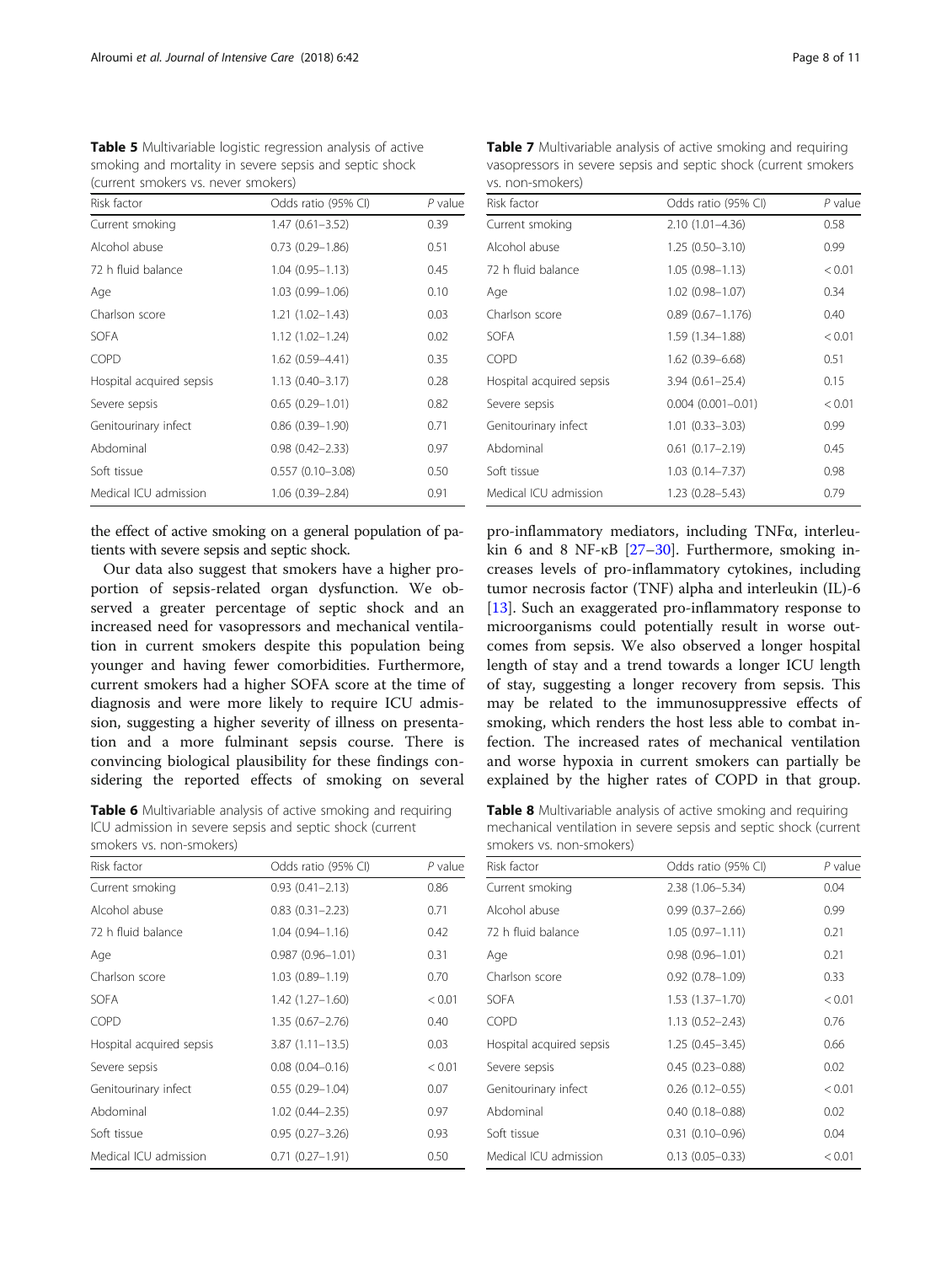<span id="page-8-0"></span>

| Outcomes                                                                                                                                                                                                                                                                                                       | $(N = 53)$<br>Current smokers | Non-smokers (N = 188) | P value* | Former smokers (N = 116) | 薯米<br>P value <sup>®</sup> | Never smokers (N = 72) | P value <sup>s</sup> |
|----------------------------------------------------------------------------------------------------------------------------------------------------------------------------------------------------------------------------------------------------------------------------------------------------------------|-------------------------------|-----------------------|----------|--------------------------|----------------------------|------------------------|----------------------|
| Mortality <sup>#</sup> -n (%)                                                                                                                                                                                                                                                                                  | 18 (34)                       | 45 (24)               | 0.14     | 33 (28)                  | 0.47                       | 12(17)                 | 0.03                 |
| Hospital LOS-median days (IQR)                                                                                                                                                                                                                                                                                 | $8(5 - 20)$                   | $7(4-12)$             | 0.13     | $7.5(4-13)$              | 0.16                       | $7(5-12)$              | 0.20                 |
| Hospital LOS in survivors                                                                                                                                                                                                                                                                                      | $10(5-21)$                    | $7(4-12)$             | 0.02     | $7(4-13)$                | 0.03                       | $7(5-12)$              | 0.05                 |
| ICU LOS                                                                                                                                                                                                                                                                                                        | $7(3-13)$                     | $6(3-12)$             | 0.70     | $6(3-11)$                | 0.77                       | $6(2-12)$              | 0.68                 |
| ICU LOS survivors                                                                                                                                                                                                                                                                                              | $8(4-13)$                     | $5(2-12)$             | 0.14     | $4(2-11)$                | 0.14                       | $6(3-12)$              | 0.28                 |
| Required ICU admission-n (%)                                                                                                                                                                                                                                                                                   | 41 (77)                       | 104(55)               | &0.0     | 66 (57)                  | 0.01                       | 38 (53)                | $\sim 0.0$           |
| Required vasopressors-n (%)                                                                                                                                                                                                                                                                                    | 33 (62)                       | 72 (38)               | 0.01     | 48 (41)                  | 0.01                       | 24 (33)                | $\sim 0.0$           |
| Vasopressor days-median (IQR)                                                                                                                                                                                                                                                                                  | $3(2-5)$                      | $3(2-6)$              | 0.73     | $3(2-6)$                 | 0.62                       | $3(2-5)$               | 0.97                 |
| Required mechanical ventilation-n (%)                                                                                                                                                                                                                                                                          | 39 (74)                       | 66 (35)               | 0.0<     | 42 (36)                  | 0.01                       | 24 (33)                | $\sim 0.0$           |
| Ventilator days                                                                                                                                                                                                                                                                                                | $5(3-12)$                     | $6(3-10)$             | 0.78     | $6(3-11)$                | 0.60                       | $4(3-8)$               | 0.85                 |
| Required dialysis-n (%)                                                                                                                                                                                                                                                                                        | 6(11)                         | 15(8)                 | 0.45     | (6)01                    | 0.58                       | 5(7)                   | 0.39                 |
| Dialysis days                                                                                                                                                                                                                                                                                                  | $4.5(3 - 10)$                 | $6(2-14)$             | 0.70     | $0(4-14)$                | 0.32                       | $2(2-2)$               | 0.52                 |
| ** P value refers to comparison between current smokers and former smokers<br>*P value refers to comparison between current smokers and non-smokers<br>P value refers to comparison between current smokers and never<br>LOS length of stay, ICU intensive care unit<br>includes death or discharge to hospice | smokers                       |                       |          |                          |                            |                        |                      |

‡Includes death or discharge to hospice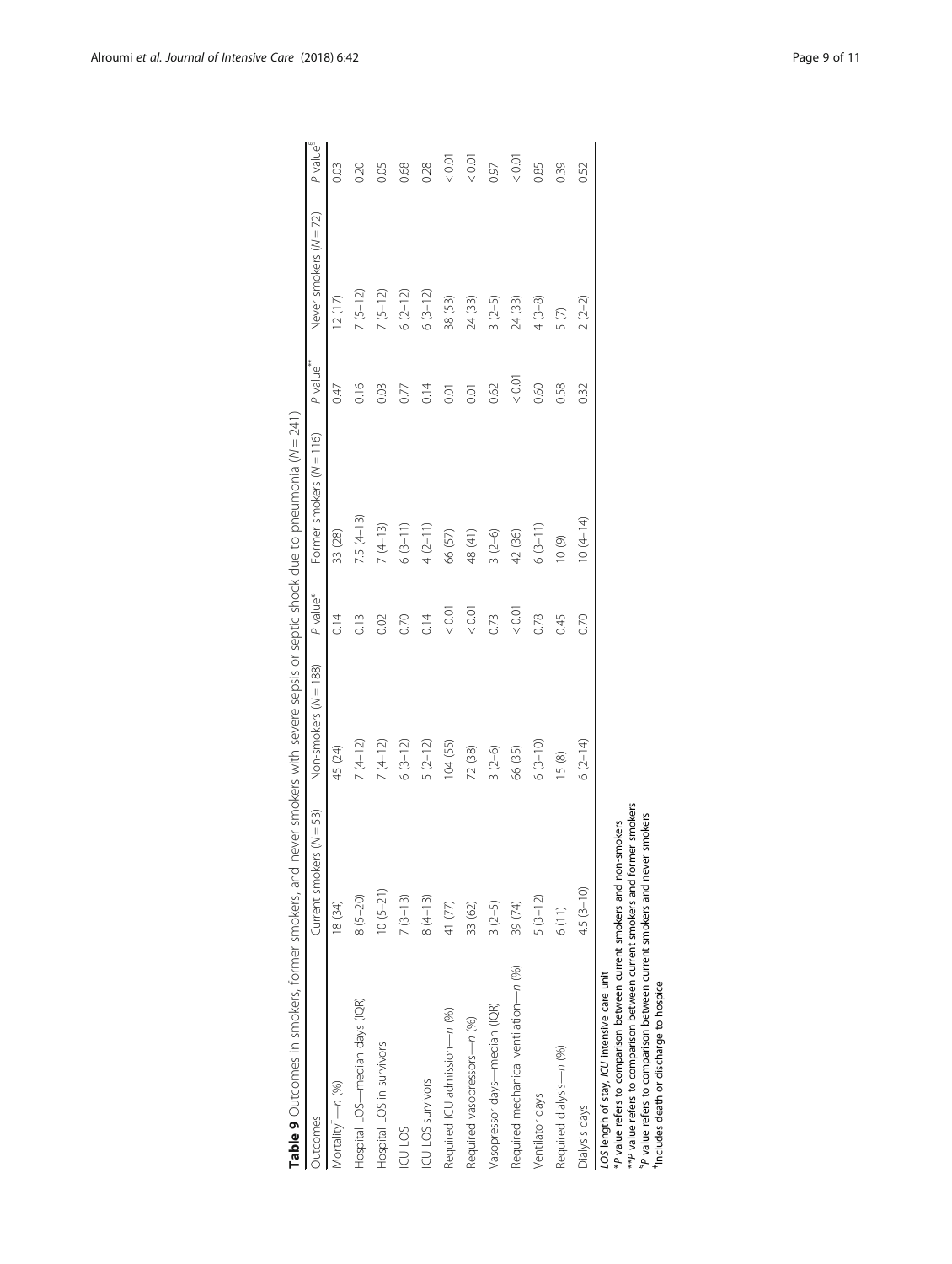<span id="page-9-0"></span>Smokers also have an increased susceptibility to respiratory tract infections and acute respiratory distress syndrome (ARDS), which puts them at risk for respiratory failure and the need for mechanical ventilation [2–4].

Another possible explanation for the trend towards higher mortality in smokers is its association with worse health habits. In concordance with other studies, our data illustrate that smoking is accompanied by alcohol abuse [4, [31\]](#page-10-0). However, alcohol abuse was not an independent predictor of mortality in our multivariable analysis. In other studies, smoking was associated with less vaccination uptake [4, [32](#page-10-0)]. As a behavior pattern, smokers may potentially delay seeking medical attention and that is reflected in a higher severity of illness on presentation. This association has been observed in lung cancer patients, where smokers often avoided medical advice for lung cancer symptoms [\[33](#page-10-0)].

Because pneumonia was observed to be the most common source of infection and due to its association with smoking, we performed a subgroup analysis of patients with respiratory infections. Overall, the outcome trends were similar in patients with sepsis due to pneumonia as compared to outcomes observed in other sources of sepsis. However, as one would expect, the contrast between current smokers and non-smokers' need for mechanical ventilation was more pronounced in patients with pneumonia.

Our study is subject to a number of limitations. This was a single-center study, thus limiting the generalizability of our findings. Furthermore, the retrospective study design and small sample size potentially introduce bias into the results. Because the data were collected retrospectively, the smoking history and spirometry were limited to what was documented in the medical record a priori. However, the proportion of smokers observed in our study (19%, CI 95% 16–22) is similar to the prevalence of smoking reported in the state of Massachusetts (17%, CI 95% 16–18) for the year this study was conducted  $[22]$  $[22]$ . A larger sample size detailing patients' smoking history including pack years would have shed light on any potential dose-dependent effect on sepsis. Additionally, a prospective study design with the use of a validated biomarker to quantify tobacco exposure such as NNAL would have provided an objective measure to corroborate the smoking history. Finally, we did not determine whether the study patients received nicotine supplementation during their hospitalization and did not assess for second-hand smoke exposure in the non-smokers.

## Conclusions

This study identified that current smokers trended towards a higher mortality in severe sepsis and septic shock despite being younger and with fewer comorbid illnesses. In addition, current smoking was associated with more than a twofold increase in the need for mechanical ventilation. Thus, tobacco smoking may represent a modifiable risk factor for worse outcomes in severe sepsis and septic shock. This was an exploratory study to evaluate the effects of smoking on severe sepsis and septic shock. Ultimately, large-scale multicenter prospective case-control studies are needed to confirm our findings.

#### Abbreviations

ARDS: Acute respiratory distress syndrome; BMI: Body mass index; CCI: Charlson Comorbidity Index; CDC: Center for Disease Control and Prevention; CHF: Congestive heart failure; CKD: Chronic kidney disease; CNS: Central nervous system; COPD: Chronic obstructive pulmonary disease; CVA: Cerebrovascular accident; CVC: Central venous catheter; DM: Diabetes mellitus; ICU: Intensive care unit; IL: Interleukin; IQR: Interquartile range; LOS: Length of stay; MI: Myocardial infarction; SIRS: Systemic inflammatory response syndrome; SOFA: Sequential organ failure assessment; TNF: Tumor necrosis factor

#### Availability of data and materials

The datasets generated during and/or analyzed during the current study are not publicly available due Health Insurance Portability and Accountability Act (HIPAA) confidentiality laws, but de-identified data are available from the corresponding author on reasonable request.

#### Authors' contributions

All authors had full access to the data. FA takes responsibility for the integrity of the data and accuracy of the data analysis. He contributed to the conception, design, and drafting of the manuscript. AAA and RK contributed to data acquisition and drafting of parts of the manuscript. YL contributed to analysis and interpretation. JD contributed to the final design, creation, and authorship of this manuscript. All authors read and approved the final manuscript.

#### Ethics approval and consent to participate

Our hospital's institutional review board (IRB) reviewed and approved this study. Since it was a retrospective study, the need for informed consent was waived.

## Consent for publication

Not applicable.

#### Competing interests

The authors declare that they have no competing interests.

#### Publisher's Note

Springer Nature remains neutral with regard to jurisdictional claims in published maps and institutional affiliations.

### Received: 16 May 2018 Accepted: 18 July 2018 Published online: 28 July 2018

#### References

- 1. World Health Organization. Report on the global tobacco epidemic, 2013. [http://www.who.int/tobacco/global\\_report/2013/en/](http://www.who.int/tobacco/global_report/2013/en/). Accessed 14 June 2018.
- 2. Arcavi L, Benowitz NL. Cigarette smoking and infection. Arch Intern Med. 2004;164(20):2206–16.
- 3. Calfee CS, Matthay MA, Kangelaris KN, Siew ED, Janz DR, Bernard GR, May AK, Jacob P, Havel C, Benowitz NL, Ware LB. Cigarette smoke exposure and the acute respiratory distress syndrome. Crit Care Med. 2015;43(9):1790–7.
- 4. Bello S, Menéndez R, Antoni T, et al. Tobacco smoking increases the risk for death from pneumococcal pneumonia. Chest. 2014;146(4):1029–37.
- 5. Huttunen R, Heikkinen T, Syrjänen J. Smoking and the outcome of infection. J Intern Med. 2011;269(3):258–69.
- 6. Carter BD, Abnet CC, Feskanich D, et al. Smoking and mortality—beyond established causes. N Engl J Med. 2015;372(7):631–40.
- 7. Leithead JA, Ferguson JW, Hayes PC. Smoking-related morbidity and mortality following liver transplantation. Liver Transpl. 2008;14(8):1159–64.